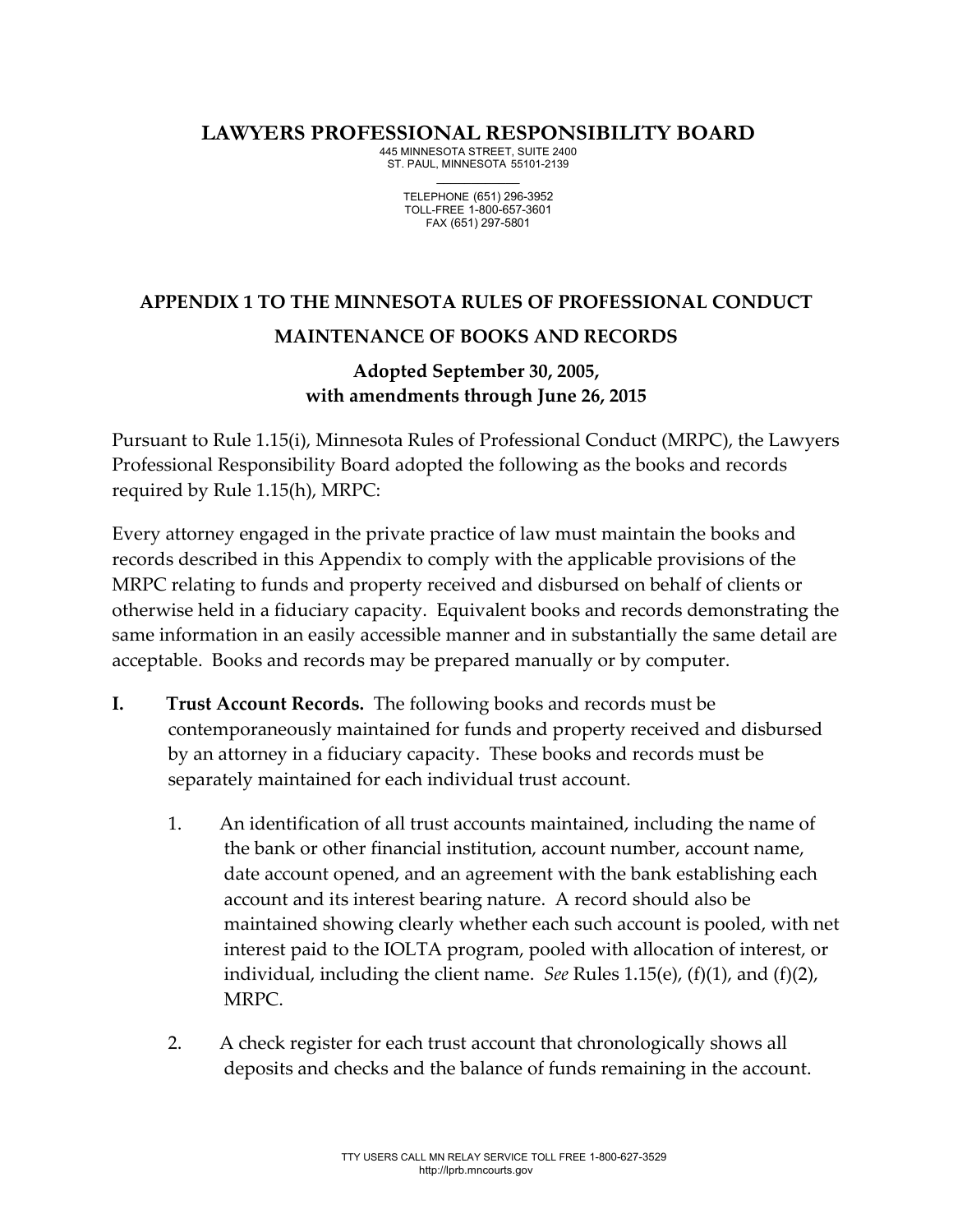- a. Each deposit entry must include the date of the deposit, the amount, the identity of the client(s) for whom the funds were deposited, and the purpose of the deposit.
- b. Each check entry must include the date the check was issued, the check number, the payee, the amount, the identity of the client for whom the check was issued and the purpose of the check. An attorney may not make ATM or other cash withdrawals from a trust account and may not issue trust account checks in payment of the attorney's own personal or business expenses.
- 3. A subsidiary ledger for each client matter in which the attorney deposits funds into a trust account.
	- a. For every trust account transaction, attorneys must record on the appropriate client subsidiary ledger the date of deposit or disbursement, the amount of the transaction, the payee and check number (for disbursements), the purpose of the transaction, and the balance of funds remaining in the account on behalf of that client matter. An attorney shall not disburse funds from the trust account that would create a negative balance in any subsidiary ledger.
	- b. A separate subsidiary ledger for nominal funds of the attorney held in the trust account pursuant to Rule 1.15(a)(1), MRPC, to accommodate reasonably expected bank fees and charges. The amount of an attorney's own funds in a trust account shall not exceed \$200. This ledger should also record any monthly service charges not offset or waived by the bank in the same month. A separate ledger should be maintained to record interest accrued but not transferred by the bank to the IOLTA program in the same month it is credited.
	- c. An attorney maintaining non-IOLTA trust accounts pursuant to Rule 1.15(f), MRPC, shall record on each client subsidiary ledger the monthly accrual of interest, and the date and amount of each interest disbursement, including disbursements from accrued interest for costs of establishing and administering the account.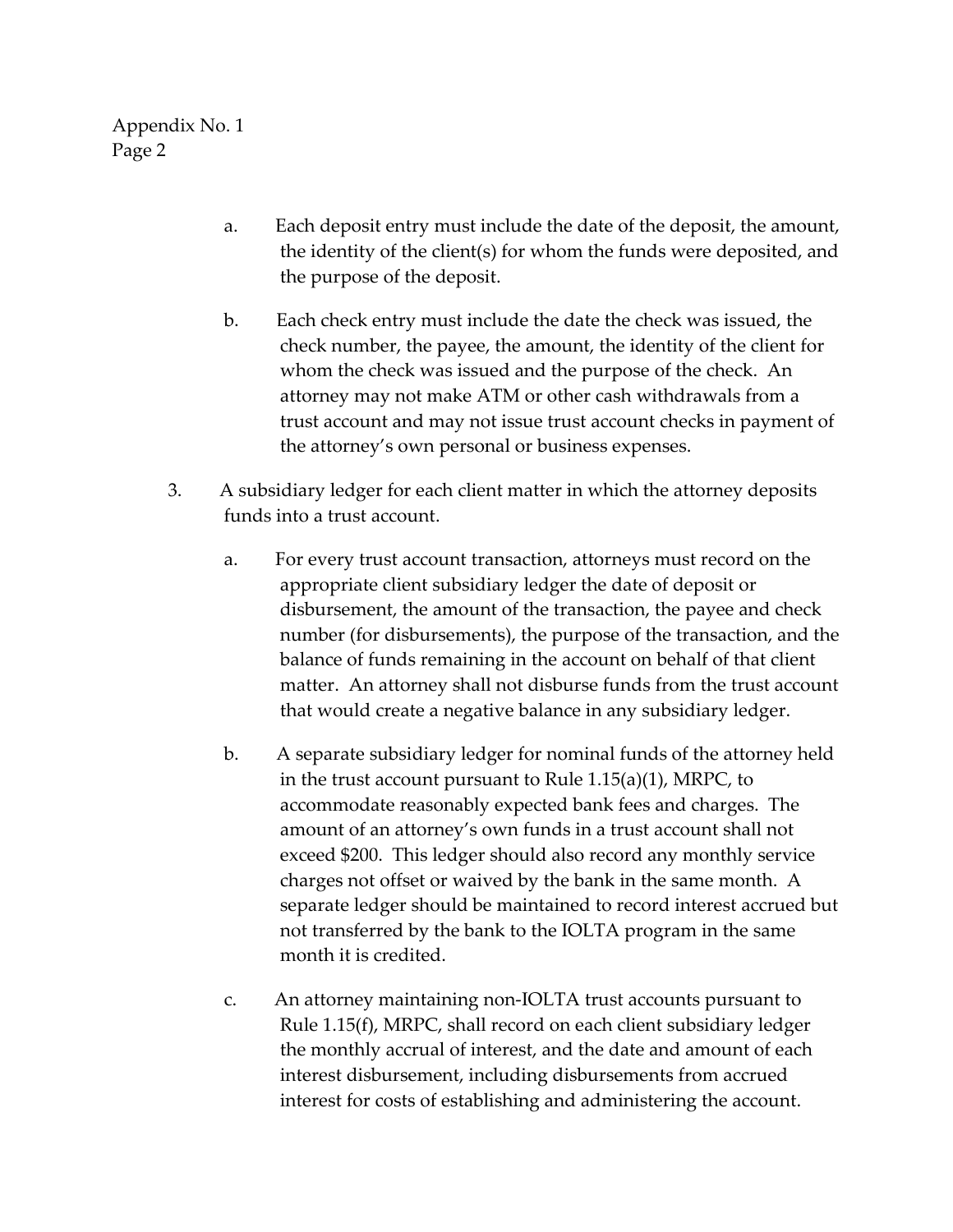- 4. A trial balance of the subsidiary ledgers, performed on a monthly basis, which shows each client matter for which the attorney is holding funds in a trust account, the balance of funds held on behalf of each client matter as of the date of the monthly bank statement, and a total of all such client balances. No client subsidiary ledger balance should be negative at any time. If at the time a trial balance is performed, however, a negative client subsidiary ledger balance has not yet been rectified, that balance should be viewed as zero for purposes of computing the trial balance total. A negative client subsidiary ledger balance may not serve to reduce the trial balance total.
- 5. A reconciliation of the check register balance, the subsidiary ledger trial balance total, and the bank statement balance performed on a monthly basis. The adjusted bank statement balance is determined by adding the outstanding deposits and subtracting the outstanding checks from the monthly bank statement balance.

[Sample trial balances and reconciliations are available from the Office of Lawyers Professional Responsibility].

6. Bank statements, canceled checks, if they are provided with the bank statements, bank wire, electronic or telephone transfer confirmations, and duplicate deposit slips. Checks, fund transfer confirmations and deposit slips must be annotated with the identity of the affected client. Cash payments must be documented by a receipt countersigned by the payor, which identifies the client on whose behalf the cash payment was received. Attorneys making deposits using substitute checks pursuant to the Check Clearing for the 21st Century Act must request and retain image statements from the bank for each such deposit. For withdrawal by bank wire, electronic or telephone transfer, an attorney or law firm must create a written memorandum authorizing the transaction, signed by the attorney responsible for the transaction. The bank wire, electronic or telephone transfer must be entered in the check register and appropriate client subsidiary ledger and include all the identifying information listed in paragraphs  $I(2)(b)$  and  $I(3)(a)$  of this Appendix.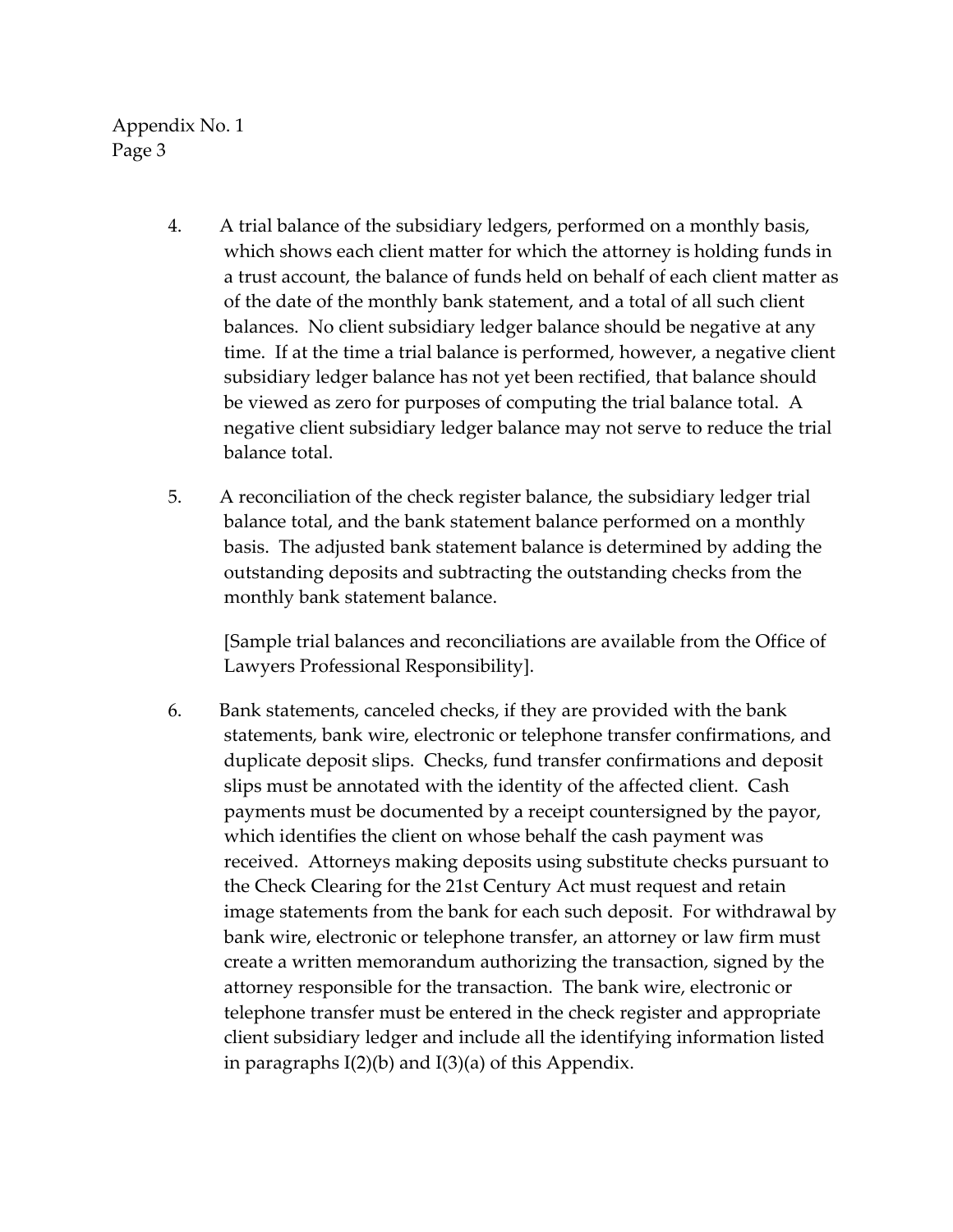- 7. **Electronic Record Retention.** An attorney who maintains trust account records by computer must print and retain, on a monthly basis, the check register, the trial balance of the subsidiary ledgers, and the reconciliation report. In the alternative, the check register, trial balance of the subsidiary ledgers and reconciliation report may be retained in a PDF form on an electronic device separate from the one on which these materials were created. Electronic records, both those maintained contemporaneously and those retained in a PDF form, should be regularly backed up by an appropriate storage device. The frequency of the back-up procedure should be directly related to the volume of activity in the trust account.
- 8. A record showing all property, specifically identified, other than cash, held in trust for clients or others, except that routine files, documents and items, such as real estate abstracts, which are not expected to be held indefinitely, need not be so recorded but should be documented in the files of the lawyer as to receipt and delivery.
- 9. Each trust account shall be maintained in a financial institution that is authorized by federal or state law to do business in Minnesota, is located, or has a branch office located, in Minnesota, and has executed a "Trust Account Overdraft Notification and IOLTA Comparability Agreement."
- 10. An attorney may accept payment of trust funds by credit card. If the credit card company is unable to credit the funds to the trust account, while debiting all transactional and other fees from the attorney's business or other non-trust account, however, all credit card payments must be deposited into the attorney's business or other non-trust account. The attorney must then immediately transfer the unearned portion of the funds to a trust account.
- 11. Except in the context of real estate sales transactions, an attorney shall not disburse funds from a trust account unless the bank in which the attorney maintains the trust account has made the funds available for disbursement and the instrument that is the source of the deposit has cleared the bank account on which it was issued.